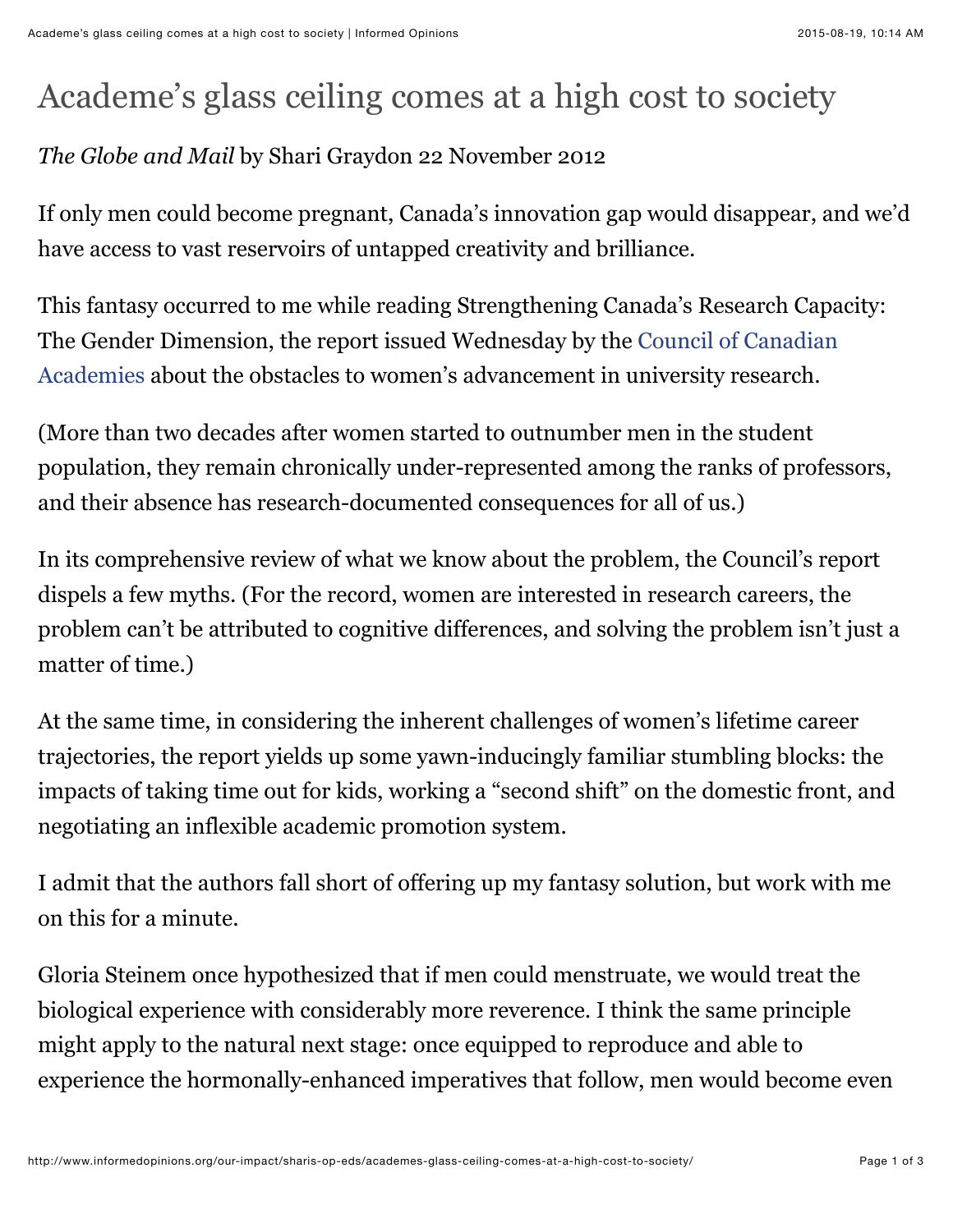more motivated to implement measures that would facilitate work-life balance, support different paths to tenure, and promote an enriched stream of solutions to myriad social problems. We shouldn't need reminding that nature rewards diversity, or that when everyone thinks alike, no one thinks at all.

The corporate community would benefit, too. Law firms, financial institutions and pharmaceutical companies are already clear about the profitability of retaining valuable women: as the report reiterates, collective intelligence correlates positively with women's inclusion, diverse groups outperform homogenous ones, and women's presence at senior levels raises both ethical standards and competitiveness.

But my proposed solution is tripped up by a classic Catch-22: until we actually have more women toiling away in research labs to discover how to allow men to conceive and bear children, we'll have to figure out other ways to capitalize on the talents of women currently sidelined by unconscious biases and unfriendly policies

Fortunately, the report offers some concrete ideas, culled from universities, governments and NGOs from around the world, including Norway, Germany and Sweden, Korea, the U.S. and within Canada itself. Its authors also provide a few specific examples of the kinds of innovation made possible when women researchers are supported in applying their experience-informed perspectives to real world challenges

It was a female design team that helped GM create a car made safer by night vision technology, seat adjustments for pregnant women and child safety locks. Parents also owe a debt to the female engineer in New Brunswick who 20 years ago created the first diaper-changing table for public washrooms, since adopted everywhere. And because of women's social and cultural roles in countries around the world, gendered perspectives applied to research problems also have the potential to increase agricultural productivity and school attendance, and reduce child mortality and the spread of HIV/AIDS.

Such incentives are really the story of this report: the prospect of being able to more effectively address complex, intractable social, economic and environmental issues by